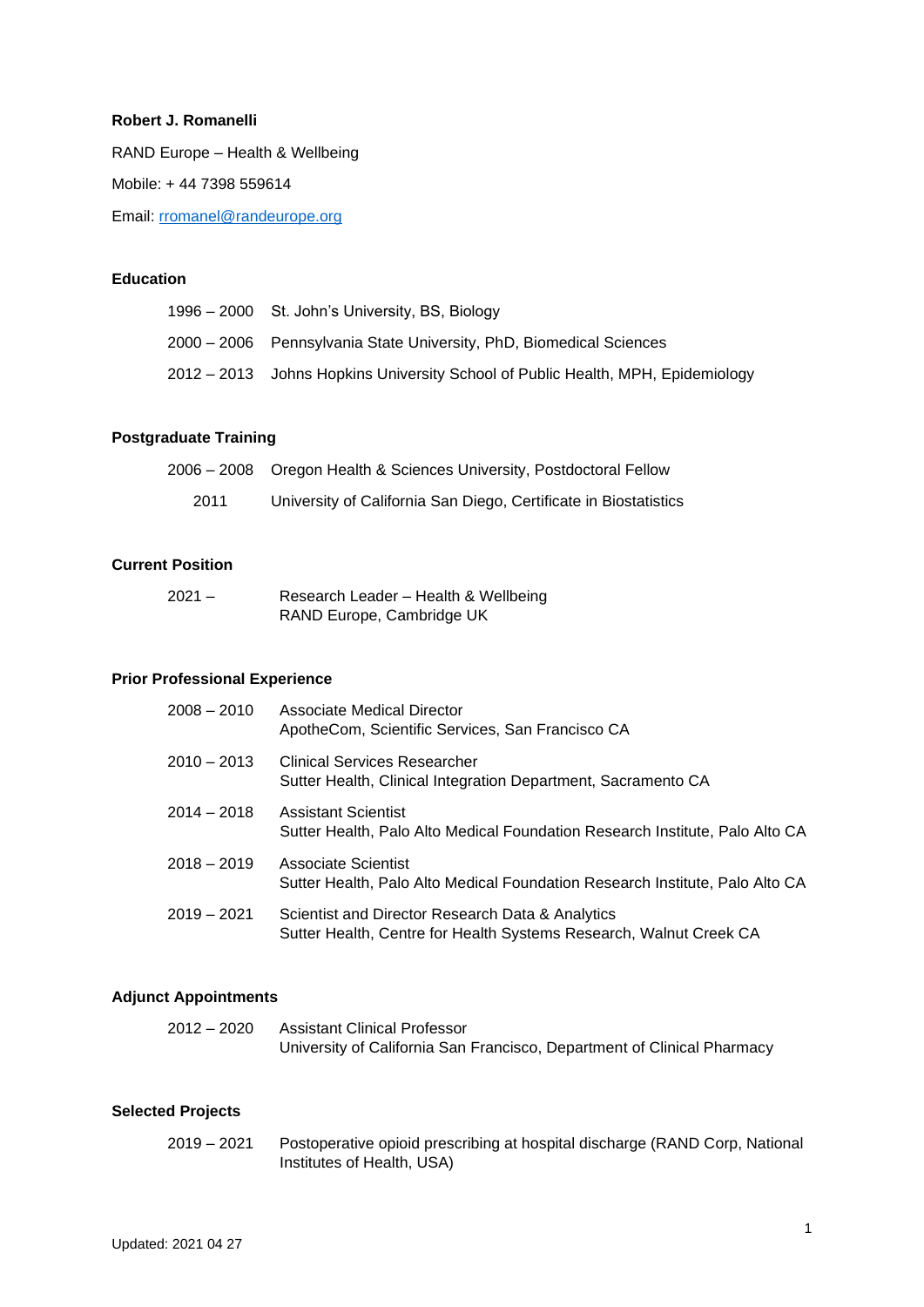- 2018 2021 Evaluation of the effectiveness and implementation of a lifestyle change program for diabetes prevention in a healthcare delivery system (National Institutes of Health, USA)
- 2017 2019 Effects of generic drug substitution (Johns Hopkins School of Medicine, Food & Drug Administration, USA)

#### **Teaching & Academic Mentorship Activities**

- 2014 2018 Preceptor, Advanced Pharmacy Practice of Experience in Research Pharmacy Doctoral Program, University of California San Francisco
	- 2017 Course Director/Lecturer, Biostatistics\ College of Arts & Sciences, Santa Clara University
- 2018 2021 Lecturer, Epidemiology & Statistics Pharmacy Doctoral Program, University of California San Francisco

#### **Invited Talks, Panels, and Lectures (listed from most recent)**

- 1. Health System Response to COVID-19. Academy Health/ Health Care Systems Research Network Community of Practice. Guest Panelist. Webinar: 10 April 2020
- 2. The Epidemiology of Opioid Use, Misuse, and Abuse: A Modern Epidemic. Guest Lecture for Fundamentals of Epidemiology and Social Justice (PHE 130). Mill's College. Oakland, CA: 20 March 2019
- 3. Health System Based Outcomes Research: Using the EHR to Generate Novel, Real-World Evidence. Northeastern University, School of Pharmacy. Boston, MA; 14 February 2018
- 4. Data Sources in Pharmacoepidemiology Research. Guest Lecture for An Introduction to Pharmacoepidemiology (EPI 262). University of California San Francisco School of Pharmacy. San Francisco, CA; 26 January 2018
- 5. An Evaluation of Generic Prescribing with Electronic Health Records Data. United States Food and Drug Administration, Silver Springs, MD; 7 October 2016
- 6. Characterizing Generic Utilization and Substitution with Electronic Health Records Data. Johns Hopkins University Bloomberg School of Public Health, Baltimore, MD; 12 January 2016
- 7. Identifying Barriers to Generic Drug Utilization. Research Forum, Palo Alto Medical Foundation Research Institute, Palo Alto, CA; 27 January 2016
- 8. Compliance with Statin Therapy after Switching from Brand-Name to Generic Agents. Center for Drug Safety and Effectiveness Seminar Series, Johns Hopkins University Bloomberg School of Public Health; 9 December 2013
- 9. The Impact of Switching from Brand-Name to Generic Statins. Research Consultation Workshop, Palo Alto Medical Foundation Research Institute, Palo Alto CA; 4 November 2013

#### **Publications (listed from most recent; \*denotes senior author)**

- 1. **Romanelli RJ**, Azar KMJ, Sudat S, Hung D, Frosch D, Pressman AR. The Learning Health System in Crisis: Lessons from the Novel Coronavirus Disease Pandemic. Mayo Clinic Proceedings: Innovations, Quality & Outcomes. Mayo Clinic Proceedings: Innovation, Quality and Outcomes. 2021;5(1):171-176.
- 2. **Romanelli RJ**, Huang HC, Sudat S, Pressman AR, Azar KJM. Effectiveness of a Group-Based Lifestyle Change Program versus Usual Care: An Electronic Health Records, Propensity-Score Matched Cohort Study. American Journal of Preventive Medicine. 2020; 59(6):850-859.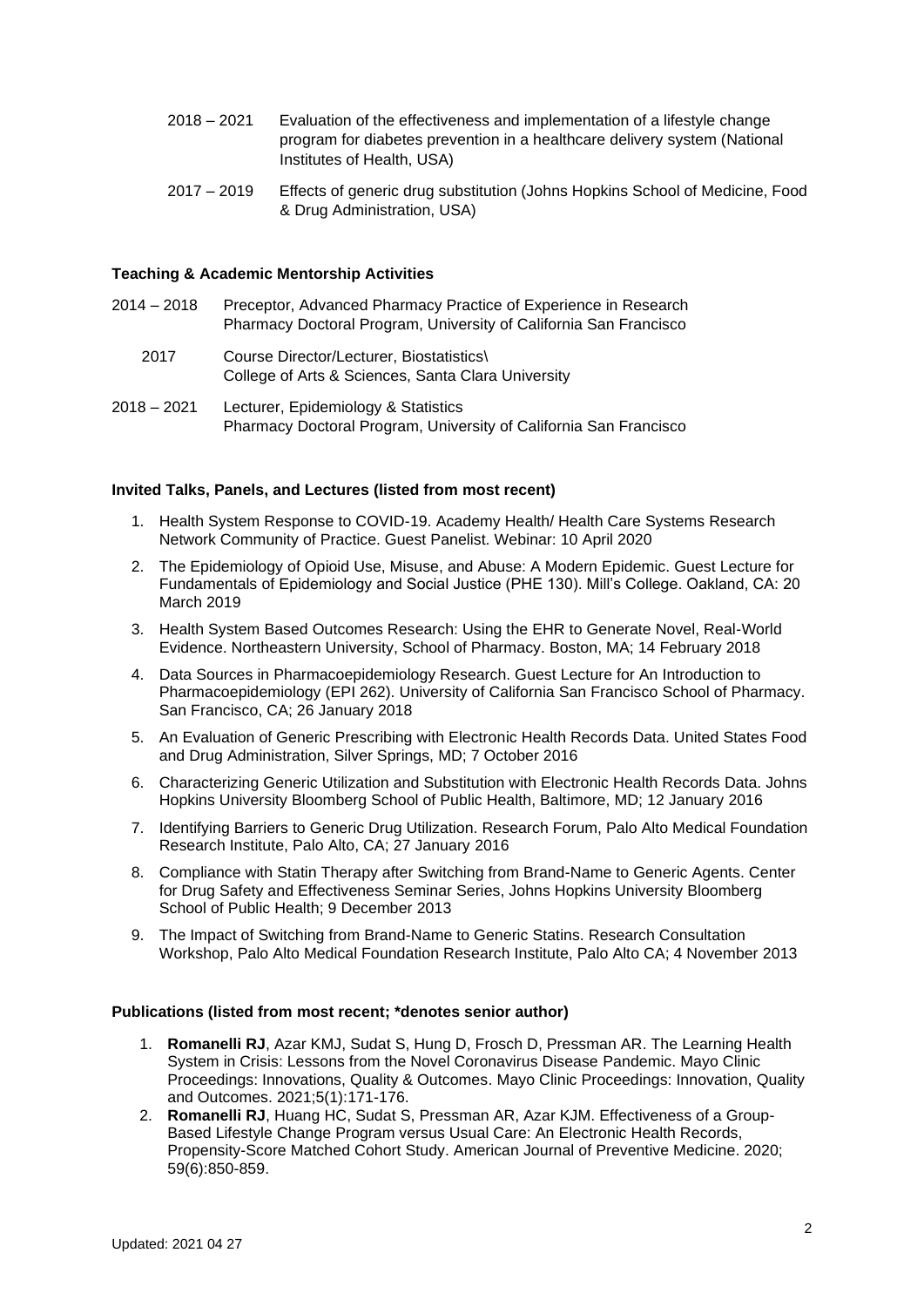- 3. Lu M, Bowlus CL, Lindor K, Rodriguez-Watson CV, **Romanelli RJ**, Haller IV, Andersono H, VanWormer JJ, Boscarino JA, Schmidt MA, Daida YG, Sahota A, Vincent J, Li J, Trudeau S, Rupp LB, Gordon SC. Validity of an Automated Algorithm to Identify Cirrhosis Using Electronic Health Records in Patients with Primary Biliary Cholangitis. Clinical Epidemiology. 2020; 12: 1261-1267.
- 4. Majithia AR, Kusiak CM, Armento Lee A, Colangelo FR, **Romanelli RJ**, Robertson S, Miller DP, Erani DM, Layne JE, Dixon RF, Zizzer H. Glycemic Outcomes in Adults with Type 2 Diabetes Participating in a Continuous Glucose Monitor-Driven Virtual Diabetes Clinical: Prospective Trial. Journal of Medical Internet Research. 2020; 22(8): e21778
- 5. Azar KMJ, Shen Z, **Romanelli RJ**, Robinson S, Brown S, Smits K, Lockhart SH, Pressman AR. Disparities in Outcomes among COVID-19 Patients in a Large Health Care System in California. Health Affairs. 2020;39(7):1253-1262.
- 6. **Romanelli RJ**, Ito MK, Karalis DG, Huang HC, Iorga SR, Kam IW, Thompson S, Azar KMJ. Statin utilization and low-density lipoprotein cholesterol in statin-treated patients with atherosclerotic cardiovascular disease: Trends from a community-based healthcare delivery system, 2002-2016. Journal of Clinical Lipidology 2020:13(3):305-314.
- 7. **Romanelli RJ**, Huang Q, Lacy J, Hashemi L, Wong A, Smith A. Multiple Sclerosis in a Multi-Ethnic Population from Northern California. A Retrospective Analysis, 2010-2016. BMC Neurology. 2020;20(1):163.
- 8. Halley MC, Petersen J, Nasrallah C, Szwerinski N, **Romanelli R**, Azar KMJ. Barriers and Facilitators to Real-world Implementation of the Diabetes Prevention Program in Large Healthcare Systems: Lifestyle Coach Perspectives. Journal of General Internal Medicine. 2020:35(6):1684-1692.
- 9. Segal JB, Onasanya O, Daubresse M, Lee CY, Moechtar M, Pu X, Dutcher SK, **Romanelli RJ**. Determinants of Generic Drug Substitution in the United States. Ther Innov Regul Sci. 2020; 54(1):151-157.
- 10. Gordon SC, Wu KH, Lindor K, Bowlus CL, Rodriguez CV, Anderson H, Boscarino JA, Trudeau S, Rupp LB, Haller IV, **Romanelli RJ**, VanWormer JJ, Schmidt MA, Daida YG, Sahota A, Vincent J, Zhang T, Li J, and Lu M, for the FOLD Investigators. Ursodeoxycholic Acid Treatment Preferentially Improves Overall Survival among African Americans with Primary Biliary Cholangitis. American Journal of Gastroenterology. 2020; 115(2):262-270.
- 11. Chung S, Huang Q, LaMori L, Doshi L, **Romanelli RJ**. Patient-Reported Experiences in Discussing Prescribed Medications with a Health Care Provider: Evidence for Racial/Ethnic Disparities in a Large Health Care Delivery System. Population Health Management. 2020; 23(1): 78-84.
- 12. **Romanelli RJ**, Sudat S, Huang Q, Ma J, Venditti EM, Greenwood DA, Pressman AR, Azar KMJ. Short-Term Weight Loss Trajectories and Long-Term Weight Outcomes from a Lifestyle Intervention in Real-World Clinical Practice. Translational Behavioral Medicine. 2019; pii: ibz118. [Epub ahead of print]
- 13. **Romanelli RJ**, Sudat S, Huang Q, Pressman AR, Azar KMJ. Early weight loss and treatment response: Data from a lifestyle change program in clinical practice. American Journal of Preventive Medicine. 2019; 58(3):427-435.
- 14. Azar KMJ, Nasrallah C, Szwerinski NK, Petersen JJ, Halley MC, **Romanelli RJ\***. Implementation of a Group-Based Diabetes Prevention Program within a Healthcare Delivery System. BMC Health Services Research. 2019;19(1):694.
- 15. **Romanelli RJ**, Huang HC, Chopra V, Ma J, Venditti EM, Sudat S, Greenwood DA, Pressman AR, Azar KMJ. Longitudinal Weight Outcomes from a Behavioral Lifestyle Intervention in Clinical Practice. Diabetes Educator. 2019;45(5):529-543.
- 16. Marcum ZA, Huang HC, **Romanelli RJ\***. Statin Dosing Instructions, Medication Adherence, and Low-Density Lipoprotein Cholesterol: A Cohort Study of Incident Statin Users. Journal of General Internal Medicine. 2019: 34(11):2559-2566.
- 17. **Romanelli RJ**, Shen Z, Szwerinski, Scott A, Lockhart S, Pressman, AR. Racial-Ethnic Disparities in Opioid Prescribing for Long-Bone Fractures at Emergency Department Discharge: A Cross-Sectional Analysis of 22 Centers from a Healthcare Delivery System. American Journal of Emergency Medicine. 2019:74(5):622-631.
- 18. Chung S, **Romanelli RJ**, Stults CD, Luft HS. Preventive Visit Among Older Adults with Medicare's Introduction of Annual Wellness Visit: Closing Gaps in Underutilization. Preventive Medicine. 2018;115:110-118.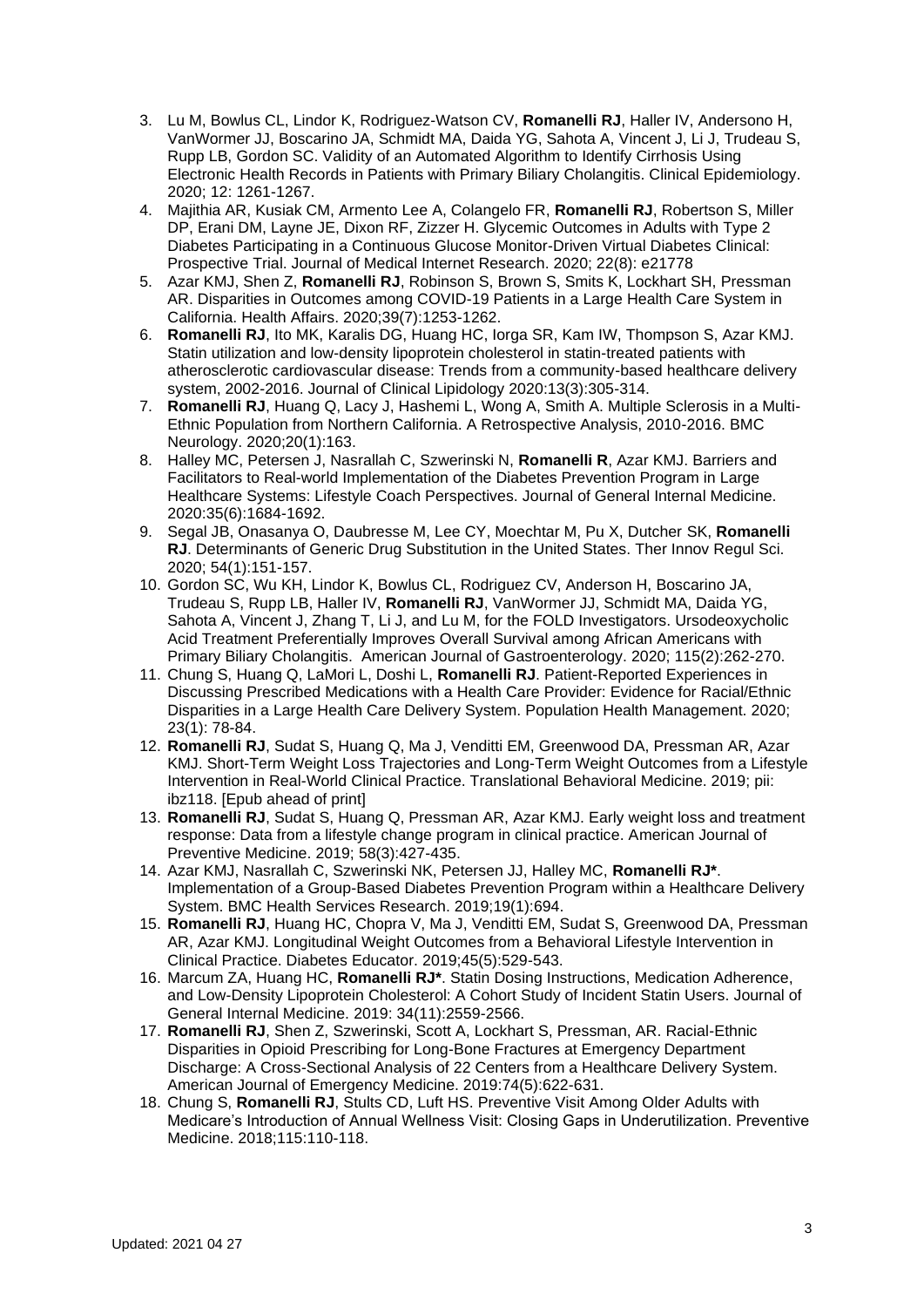- 19. **Romanelli RJ**, Huang Q, LaMori J, Doshi D, Chung S. Patients' Medication-Related Experience of Care is Associated with Adherence to Cardiometabolic Disease Therapy in Real-World Clinical Practice. Population Health Management. 2018; 21(5):409-414.
- 20. Lu M, Haller IV, **Romanelli RJ**, VanWormer JJ, Rodriguez CV, Anderson H, Boscarino JA, Schmidt MA, Daida YG, Sahota A, Vincent J, Bowlus CL, Lindor K, Zhang T, Trudeau S, Li J, Rupp LB, Gordon SC; FOLD Investigators. Increased Prevalence of Primary Biliary Cholangitis and Reduced Mortality with Treatment. Clinical Gastroenterology and Hepatology. 2018; 16(8):1342-1350.
- 21. Lu M, Haller IV, **Romanelli RJ**, Li J, Rupp LB, Boscarino JA, Raebel MA, Schmidt MA, Daida YG, Rodriguez CV, Sahota A, VanWormer JJ, , Vincent J, Bowlus CL, Lindor K, Gordon SC for the FOLD Investigators. Primary Biliary Cholangitis in the US: Factors Impacting Prevalence and Treatment. Clinical Gastroenterology and Hepatology. 2018; 16(8):1333- 1342.e6
- 22. **Romanelli RJ**, Ikeda L, Lynch B, Craig T, Cappelleri JC, Jukes T, Ishisaka DY. Opioid Prescribing for Chronic Pain in a Community-Based Healthcare System. American Journal of Managed Care. 2017;23(5):e138-e145.
- 23. **Romanelli RJ**, Dolginsky M, Byakina Y, Bronstein D, Wilson S. A Shared Medical Appointment on the Benefits and Risks of Opioids in Chronic Pain Management: A Pre-Post Evaluation of a Pilot Program in a Community-Based Ambulatory Setting. Journal of Patient Experience. 2017; 4(3):144-151.
- 24. **Romanelli RJ**, Nimbal V, Dutcher SK, Pu X, Segal JB. Provider and Patient Determinants of Generic Levothyroxine Prescribing: An Electronic Health Records-Based Study. Annals of Pharmacotherapy. 2017;51(8):640-648.
- 25. **Romanelli RJ**, Shah SN, Ikeda L, Lynch B, Craig T, Cappelleri JC, Ishisaka D. Characteristics and Healthcare Utilization of a Chronic Pain Population within an Integrated Healthcare Delivery System. American Journal of Managed Care. 2017; 23(2):e50-e56.
- 26. Block G, Azar K, **Romanelli RJ**, Block T, Palaniappan L, Dolginsky M, and Block C. Improving Diet, Activity and Wellness in Adults at Risk of Diabetes: Randomized Controlled Trial. Nutrition & Diabetes. 2016; 6(9):e231.
- 27. Nimbal V, Segal JB, **Romanelli RJ\***. An Algorithm to Identify Generic Drug Use with Electronic Health Records Data from a Healthcare Delivery System: Implications for Quality Improvement and Research. Journal of Managed-Care and Specialty Pharmacy. 2016;22(10):1143-1147.
- 28. **Romanelli RJ**, Nolting L, Dolginsky M, Kym E, Orrico KB. Dabigatran vs Warfarin for Atrial Fibrillation in Real-World Clinical Practice: Circulation: Cardiovascular Quality and Outcomes.2016;9(2):126-134.
- 29. Chung S, Johns N, Zhao B, **Romanelli R**, Pu J, Palaniappan LP, Luft H. Clocks Moving at Different Speeds: Cultural Variation in the Satisfaction of Wait Time for Outpatient Care. Medical Care. 2016;54(3):269-276.
- 30. Lee CY, Chen X, **Romanelli RJ**, Segal JB. Forces Influencing Generic Drug Development in the United States: A Narrative Review. Journal of Pharmaceutical Policy and Practice. 2016; 9:26.
- 31. Pu J, **Romanelli R**, Zhao B, Azar K, Hastings KG, Nimbal V, Fortmann S, Palaniappan LP. Dyslipidemia in Special Ethnic Populations. Endocrinology and Metabolism Clinics of North America. 2016; 45(1):205-216. (republished)
- 32. Block G, Azar KJM, **Romanelli RJ**, Block TJ, Hopkins D, Carpenter HA, Dolginsky M, Semlani N, Hudes ML, Palaniappan LP, Block CH. A Fully Automated Program for Those at Risk for Diabetes: Randomized Controlled Trial. Journal of Medical Information Research. 2015;17(10):e240.
- 33. **Romanelli RJ**, Chung S, Pu J, Nimbal V, Zhao B, Palaniappan L. Comparative Effectiveness of Early versus Delayed Metformin in the Treatment of Type 2 Diabetes. Diabetes Research and Clinical Practice. 2015;108(2):170-178.
- 34. **Romanelli RJ**, Leahy A, Jukes T, Ishisaka DY. Evaluation of a Clinical Pharmacist-Led Medication Management Program within a Patient-Centered Medical Home. American Journal of Health-System Pharmacy. 2015; 72(6):453-459.
- 35. Block G, Azar, KMJ, Block TJ, **Romanelli RJ**, Carpenter H, Hopkins D, Palaniappan L, Block CH. Alive-PD Fully Automated Web- and Internet-Based Diabetes Prevention Program: Program Design and Randomized Controlled Trial Protocol. Journal of Medical Internet Research. 2015;4(1):e3.